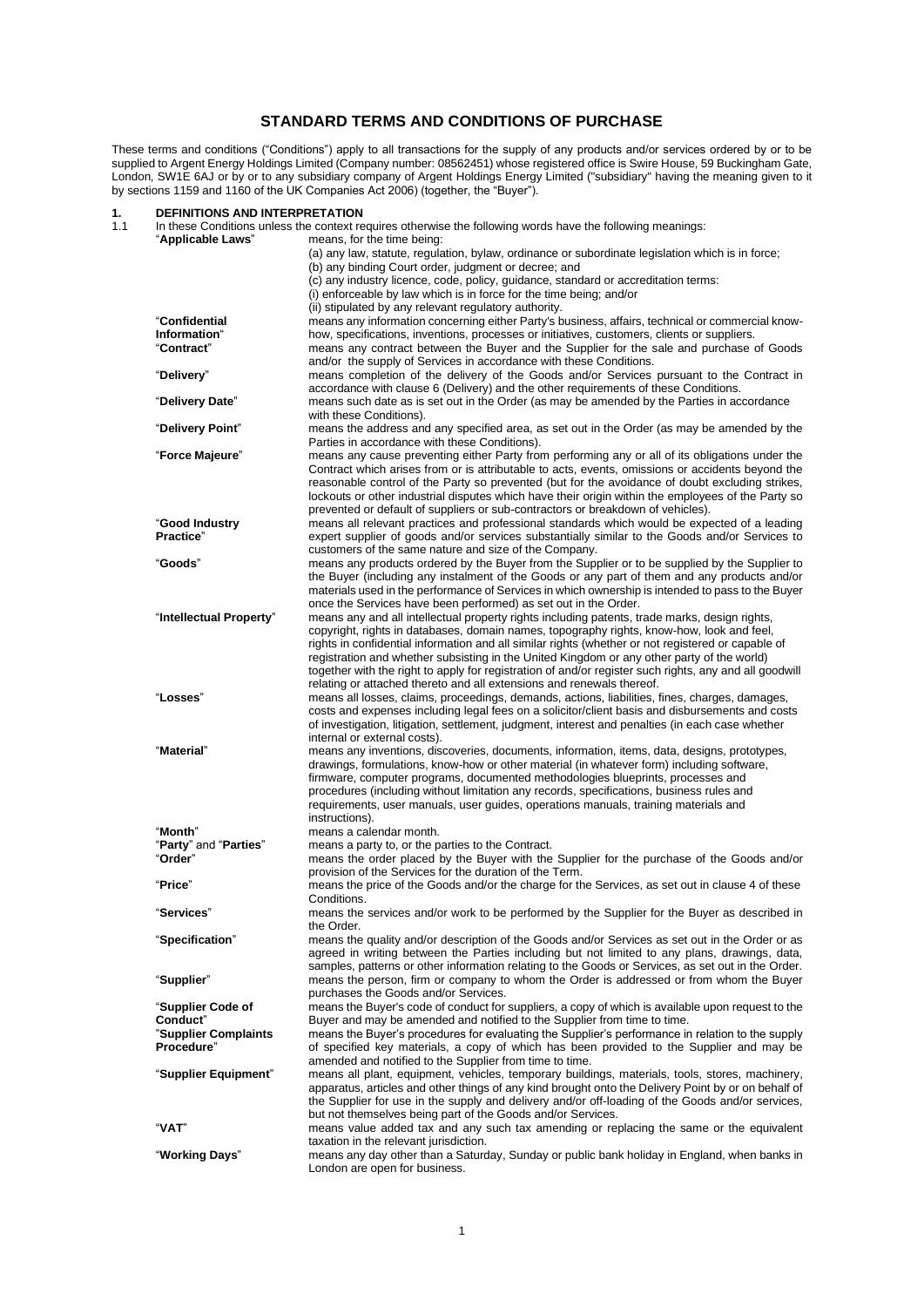- 1.2 A person includes a natural person, corporate or unincorporated body (whether or not having separate legal personality).<br>1.3 A reference to a Party includes its personal representatives, successors and permitted assign
- 1.3 A reference to a Party includes its personal representatives, successors and permitted assigns.<br>1.4 A reference to legislation or a legislative provision is a reference to it as amended or re-enacte
- 1.4 A reference to legislation or a legislative provision is a reference to it as amended or re-enacted. A reference to legislation or a legislative provision includes all subordinate legislation made under that legislation or legislative provision.
- 1.5 Any words following the terms **including**, **include, in particular, for example** or any similar expression shall be interpreted as illustrative and shall not limit the sense of the words preceding those terms.
- 1.6 Reference to any statute or statutory provision includes a reference to the same as amended, re-enacted, consolidated or extended and all subordinate legislation made pursuant to it.
- 1.7 The headings in these Conditions are for convenience only and shall not affect their interpretation.<br>1.8 A reference to **writing** or written excludes faxes but not e-mails.
- A reference to **writing** or **written** excludes faxes but not e-mails.

### **2. BASIS OF PURCHASE**

- The Order constitutes the Buyer's offer to the Supplier to purchase the Goods and/or Services from the Supplier in accordance with these Conditions.
- 2.2 The Order shall become binding upon the earlier of either the Supplier issuing unconditional written acceptance of the Order or the Supplier performing any act consistent with fulfilling the Order, at which date the Contract shall come into existence.
- 2.3 These Conditions shall apply to the Contract to the exclusion of any other terms that the Supplier seeks to impose or incorporate (including on any quotation or acceptance), or which are implied by trade, custom, practice or course of dealing. Unless expressly excluded, the Contract shall include the Supplier Code of Conduct, the Supplier Complaints Procedure (if applicable), any applicable Specification, the Order and any special terms and conditions agreed in writing between the Buyer and the Supplier.
- 2.4 If there is any conflict in meaning between the documents which form the Contract, the parts of the Contract shall prevail and take priority in the following order:
- 2.4.1 any special conditions agreed in writing;<br>2.4.2 the Order;
- 2.4.2 the Order;<br>2.4.3 these Cone
- 2.4.3 these Conditions;<br>2.4.4 the Specification;
- 2.4.4 the Specification;<br>2.4.5 the Supplier Code
- the Supplier Code of Conduct; and
- 2.4.6 the Supplier Complaints Procedure.<br>2.5 No variation to the Order, the Co
- No variation to the Order, the Contract or these Conditions shall be binding unless agreed in writing with the authorised representative of the Buyer.
- 2.6 These Conditions shall apply to the supply of both Goods and Services except where the application to one or the other is specified.

## **3. SPECIFICATION**

- The quantity, quality and description of the Goods and/or the Services shall, subject as provided in these Conditions, be as specified in the Order and/or in any Specification supplied by the Buyer to the Supplier or agreed in writing by the Buyer. Where a particular standard or performance is specified they shall conform to such performance standard. Where no particular standard of performance is specified the Goods and/or Services shall comply with the relevant current standard specification applicable to the United Kingdom as authorised from time to time by the British Standards Institute or the International Standards Organisation and/or with any relevant trade practice applicable in the United Kingdom.
- 3.2 The Supplier acknowledges that conformity with the Specification is a condition of the Contract and the Buyer shall be entitled to reject any of the Goods and/or Services which are not in conformity with the Specification.
- 3.3 Any Specification supplied by the Buyer to the Supplier, or specifically produced by the Supplier for the Buyer, in connection with the Contract, together with the copyright, design rights or any other intellectual property rights in all Specifications shall be the exclusive property of the Buyer.
- 3.4 The Supplier shall comply with all Applicable Laws concerning the manufacture, labelling, packaging, storage and delivery of the Goods and/or the performance of the Services, including the Supplier Code of Conduct. Any quality or Specification control procedure necessary to comply with the Order shall be carried out by the Supplier and the Supplier shall provide the Buyer with details of such procedures and notice in advance of any changes to procedures or manufacturing process.
- 3.5 The Supplier shall ensure that at all times it has and maintains all the licences, permissions, authorisations, consents and permits that it needs to carry out its obligations under the Contract.
- 3.6 The Supplier shall not unreasonably refuse any request by the Buyer to inspect and test the Goods and/or Services. For Goods this may be during manufacture, process or storage at the premises of the Supplier or any third party prior to delivery, and the Supplier shall provide the Buyer with all facilities reasonably required for inspection and testing. The Supplier shall remain fully responsible for the Goods despite any such inspection or testing and any such inspection or testing shall not reduce or otherwise affect the Supplier's obligations under the Contract. For Services the Buyer shall have the right to inspect and perform on the Services (or any part of them including work-in-progress) the specific tests (if any) set out in the Specification and such other tests as it considers reasonable to ascertain the conformance of the Services with these Conditions. Such inspection and/or testing may take place at all reasonable times at the Delivery Point and/or at the Supplier's premises (as the case may be) and the Supplier shall procure that access is given to the Buyer to all such premises for that purpose and that all reasonable assistance is given to the Buyer. The Buyer may at any time at the point of inspection and/or testing reject the Services which, in the reasonable opinion of the Buyer, are not in conformance with these Conditions.
- 3.7 If, as a result of inspection or testing, the Buyer is not satisfied that the Goods and/or Services will comply in all aspects with the Contract, and the Buyer so informs the Supplier within 28 days of inspection or testing, the Supplier shall take such steps as are necessary to ensure compliance. The Buyer may conduct further inspections and tests after the Supplier has carried out its remedial actions to ensure compliance.
- 3.8 Any Goods provided by the Supplier, shall be marked in accordance with the Buyer's instructions and any Applicable Laws or requirements of the carrier. In particular they must be marked with the Order number and sufficient detail to identify the Goods and must give clear indications of any hazardous aspects of the Goods. The Goods shall be properly packed and secured at the Supplier's expense to reach their destination in an undamaged condition in the ordinary course.

#### <span id="page-1-0"></span>**4. PRICE OF THE GOODS AND SERVICES**

- 4.1 The price of the Goods and/or Services shall be as stated in the Order and, unless otherwise stated, shall be:<br>4.1.1 exclusive of any applicable VAT (which shall be payable by the Buyer subject to receipt of a VAT invo
- 4.1.1 exclusive of any applicable VAT (which shall be payable by the Buyer subject to receipt of a VAT invoice); and<br>4.1.2 inclusive of all charges for packaging, packing, shipping, carriage, insurance and delivery to the
- inclusive of all charges for packaging, packing, shipping, carriage, insurance and delivery to the Delivery Point and any duties, imposts or levels other than VAT.
- 4.2 No increase in the Price may be made or extra charges imposed (whether on account of increased material, labour or transport costs, fluctuation in rates of exchange, a failure to obtain correct information or to foresee any matter which might affect or have reasonably affected the provision of the Goods or Services or otherwise) without the prior consent of the Buyer in writing.
- 4.3 The Buyer shall be entitled to any discount for prompt payment, bulk purchase or volume of purchase customarily granted by the Supplier.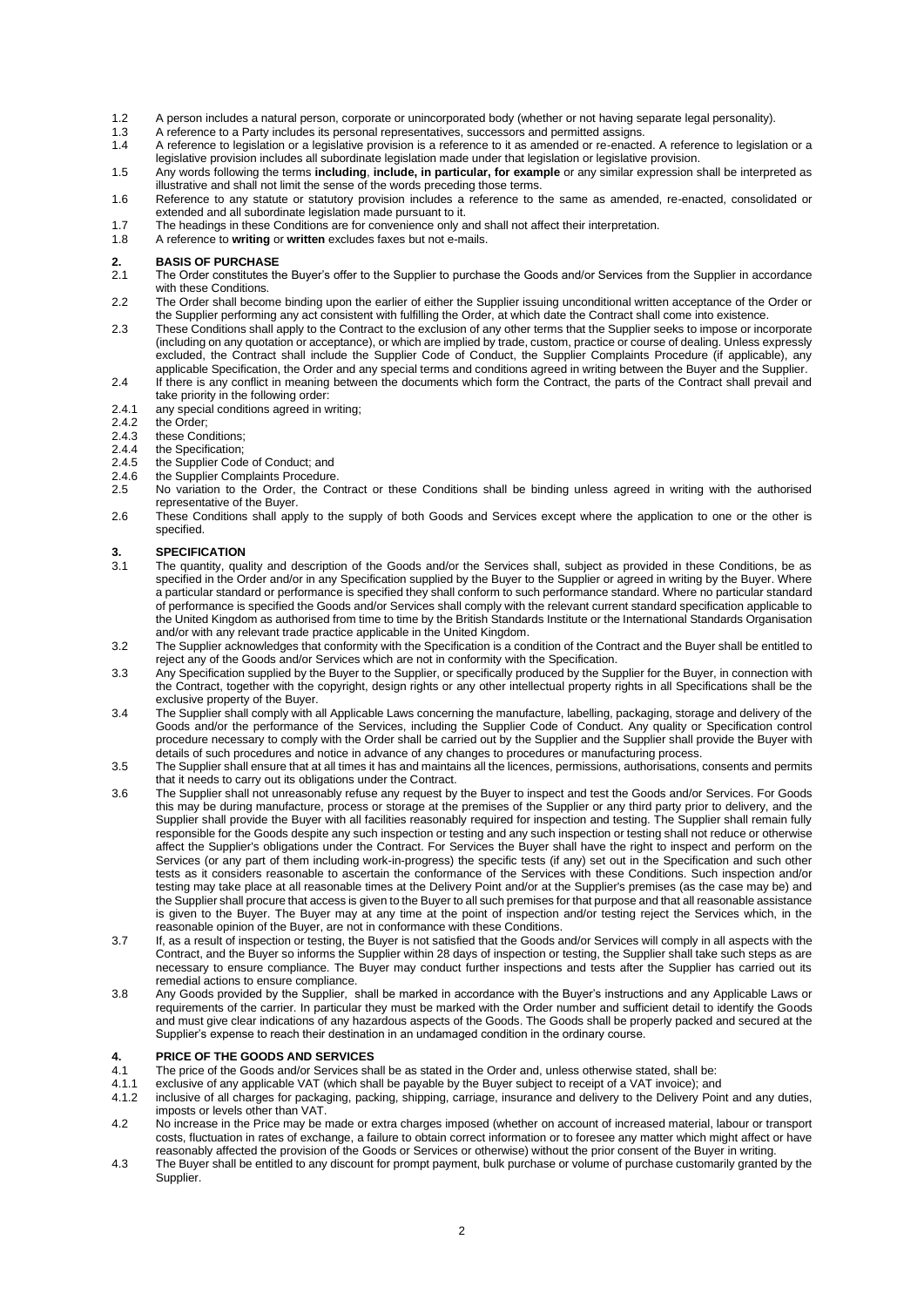## **5. TERMS OF PAYMENTS**

- The Supplier shall be entitled to invoice the Buyer on or at any time after delivery of the Goods and/or performance of the Services. Each invoice shall quote the number of the Order, advice notice number and the location to which the Goods and/or Services were delivered.
- 5.2 Unless otherwise stated in the Order, the Buyer shall pay the Price no later than the first Working Day after expiry of thirty (30) days from the end of the Month during which the invoice is received by the Buyer or, if later, after acceptance of the Goods and/or Services in question by the Buyer.
- 5.3 The Buyer may withhold payment of sums due to the Supplier or set-off sums due from the Supplier to the Buyer against sums due to the Supplier at no additional cost to itself where it has reasonable grounds for so doing and, for the avoidance of doubt, any non-payment arising from any such withholding or set-off shall not be regarded as a breach by the Buyer of these Conditions. However, unless otherwise agreed in writing by the Buyer the Supplier shall not be entitled to make any withholding or set-off against the Buyer unless the Supplier is required by law to make such withholding or set-off or such withholding or set-off is admitted or agreed in writing by the Buyer or awarded by any court or in any arbitration or adjudication.5.4 If the Buyer fails to make a payment due to the Supplier under the Contract by the due date then the Buyer shall pay interest on the overdue sum at a rate of 2% a year above the Bank of England's base rate, from time to time, whether before or after judgement.

#### <span id="page-2-0"></span>**6. DELIVERY**

- 6.1 The Goods shall be delivered and the Services performed at the Delivery Point, at the time and date and in the manner specified in the Order, or as subsequently agreed in writing between the Buyer and the Supplier. Where the date of delivery of the Goods or of performance of the Services is to be specified after the placing of the Order, the Supplier shall give the Buyer reasonable notice of the specified date.
- 6.2 The Buyer reserves the right to adjust the specified date of delivery at any time.<br>6.3 The time of delivery of the Goods and/or of performance of the Services shall be
- 6.3 The time of delivery of the Goods and/or of performance of the Services shall be of the essence of the Contract.<br>6.4 If the Supplier fails to deliver to and/or off-load any Goods and/or Services to the correct Delivery
- If the Supplier fails to deliver to and/or off-load any Goods and/or Services to the correct Delivery Point (otherwise than by reason of fault on the part of the Buyer), the Supplier shall be solely responsible for the costs of correctly re-delivering SUCH Goods and/or Services within an agreed timescale with the Buyer. Should the Supplier fail to do this The Buyer shall be entitled to terminate the Contract in respect of the undelivered Goods and/or unperformed Services or in respect of any other Goods and/or Services already delivered which cannot be effectively and commercially used by reason of the non-delivery and without prejudice to any other rights it may have against the Supplier.
- 6.5 The Supplier shall not deliver the Goods and/or perform Services in instalments without the Buyer's prior written consent. If the Goods are to be delivered and/or the Services are to be performed by instalments, the Contract will be treated as a single contract and will not be severable.
- 6.6 The Buyer shall be entitled to reject any Goods and/or Services delivered which are not in accordance with the Contract, and shall not be deemed to have accepted any Goods and/or Services until the Buyer has had a reasonable time to inspect them following delivery or, if later, within a reasonable time after any latent defect has become apparent. The rejected Goods and/or Services shall to the extent reasonably possible be returned to the Supplier at the Supplier's risk and expense. The Buyer may require the Supplier within a reasonable time to replace the rejected Goods and/or Services which are in all respects in accordance with the Contract. The Supplier shall reimburse the Buyer for any monies paid by the Buyer for rejected Goods and/or Services not replaced by the Supplier and any additional expenditure over and above the Price reasonably incurred by the Buyer in obtaining replacement Goods and/or Services.
- 6.7 The Supplier shall supply the Buyer in good time with any instructions or other information required to enable the Buyer to accept delivery of the Goods and/or performance of the Services.
- 6.8 The Buyer shall not be obliged to return to the Supplier any packaging or packing materials of the Goods, whether or not any Goods are accepted by the Buyer.
- 6.9 Each delivery or consignment of the Goods must be accompanied by a detailed advice note stating the Order number, the date and number of the delivery schedule together with identification particulars of the Goods supplied and must be displayed prominently. The Buyer shall not have any responsibility or incur any liability for Goods sent without an advice note.

## **7. RISK AND PROPERTY**<br>**7.1** Risk of damage to or low

- Risk of damage to or loss of the Goods and/or Services shall pass to the Buyer on completion of Delivery to the Buyer in accordance with the Contract.
- 7.2 Without prejudice to any right of rejection which may accrue to the Buyer under the Conditions, ownership of the Goods and/or Services shall pass to the Buyer on completion of Delivery unless payment for the Goods and/or Services is made prior to delivery, when it shall pass to the Buyer once payment has been made and the Goods and/or Services have been appropriated to the Contract.

#### **8. PERFORMANCE OF SERVICES**

- 8.1 In providing the Services, the Supplier shall comply with the Supplier Code of Conduct and the Supplier warrants, represents and undertakes to the Buyer that it shall:
- 8.1.1 perform the Services (a) with reasonable care, skill and diligence in accordance with Good Industry Practice; (b) in accordance with (and shall ensure that its employees and agents comply in all respects with) all Applicable Laws and all relevant aspects of the Safe Systems of Work; and (c) in such a manner as to guarantee that the performance of its obligations under these Conditions shall not result in a breach or violate any contract, undertaking or commitment where the Supplier is a party;
- 8.1.2 use personnel who are suitably skilled and experienced to perform tasks assigned to them, and in sufficient number to ensure that the Supplier's obligations are fulfilled in accordance with the Contract;
- 
- 8.1.3 ensure that the Services will conform with all descriptions and Specifications set out in the Order;<br>8.1.4 provide all equipment, tools and vehicles and such other items as are required to provide the Ser
- 8.1.4 provide all equipment, tools and vehicles and such other items as are required to provide the Services;<br>8.1.5 obtain and at all times maintain all necessary licences and consents, and comply with all Applicable La 8.1.5 obtain and at all times maintain all necessary licences and consents, and comply with all Applicable Laws and not do or omit to do anything which may cause the Buyer to lose any licence, authority, consent or permission upon which it relies for the purposes of conducting its business;
- 8.1.6 observe all health and safety rules and regulations and any other security requirements that apply at any of the Buyer's premises;
- 8.1.7 unless specifically provided for herein, the Supplier, or its agent, shall, at its sole cost and expense, provide, install, maintain, repair, operate and control any Supplier Equipment reasonably required for the provision of its obligations under the Contract; and
- 8.1.8 the Buyer shall have no liability for any loss or damage to the Supplier Equipment while at the Delivery Point save to the extent it is caused solely and directly by the Buyer's negligent act or omission.

### **9. WARRANTIES RELATING TO THE GOODS**

- 9.1 The Supplier warrants, represents and undertakes to the Buyer that it shall:<br>9.1.1 supply the Goods in accordance with (and shall ensure that its employees a
- 9.1.1 supply the Goods in accordance with (and shall ensure that its employees and agents comply in all respects with) all Applicable Laws, all relevant aspects of the Safe Systems of Work, the terms of these Conditions and (to the extent not in conflict with this requirement) Good Industry Practice;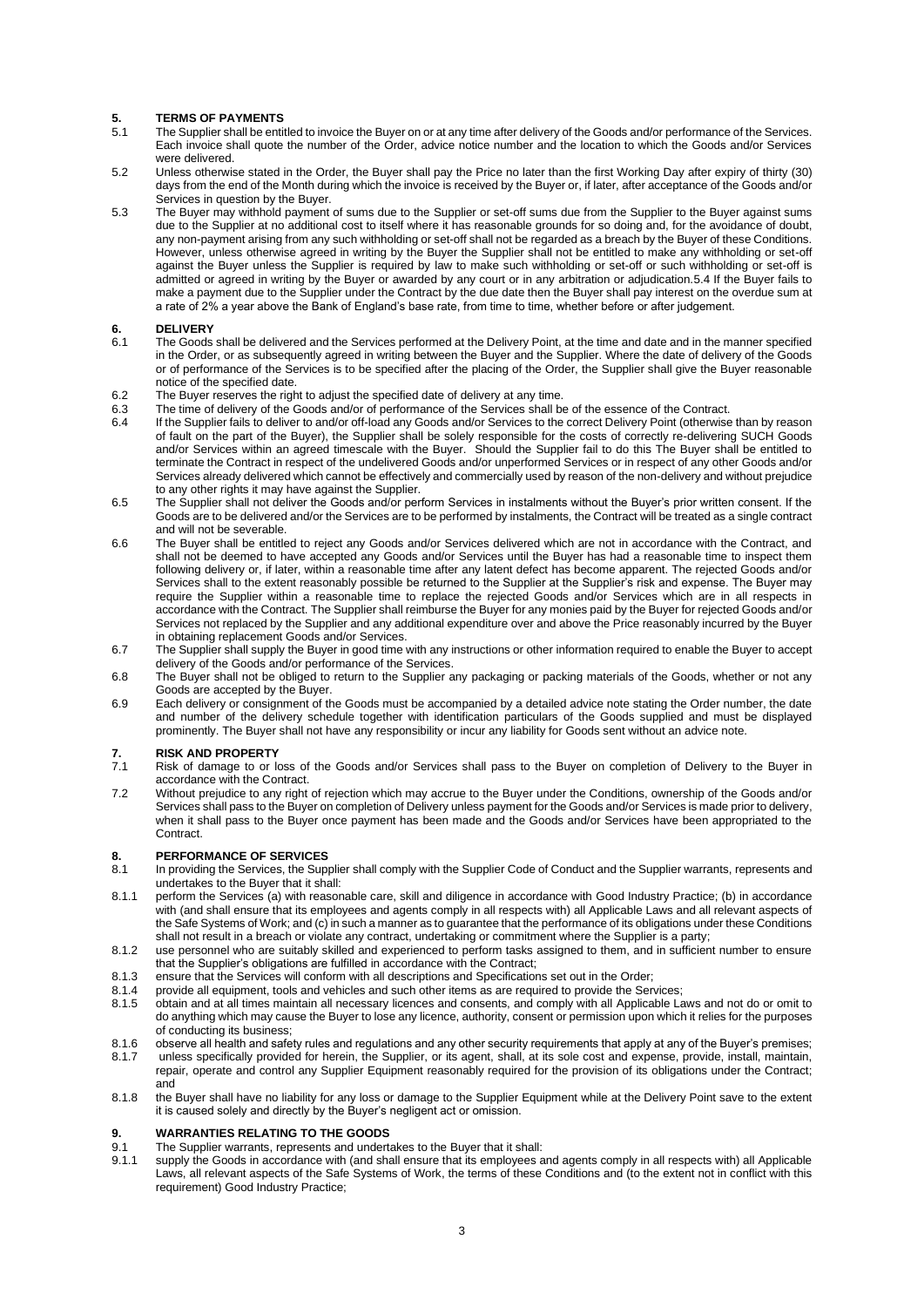- 9.1.2 the Goods will be of satisfactory quality and fit for any purpose held out by the Supplier or made known to the Supplier in writing at the time the Order is placed (and in particular if the Goods are to be used for food packaging the Goods shall be fit for that purpose) and will remain so for a period of twelve (12) Months from the date of first commercial use of the Goods (but in any event not later than eighteen (18) Months after the Delivery Date);
- 9.1.3 ensure that the Goods will confirm with all descriptions and Specifications set out in the Order; and
- 9.1.4 supply the Goods in such a manner as will be suitable for the purpose indicated by or to be reasonably inferred from the Specification, and so as to guarantee that the Supplier's provision of the Goods and performance of its obligations shall not result in a breach or violate any contract, undertaking or commitment where the Supplier is a party.

## **10. PRODUCT RECALL – GOODS ONLY**

- Each Party shall comply with the reasonable instructions of the other in connection with any product recall initiated by either Party or any third party in connection with the Goods.
- 10.2 If the Supplier is found to have caused a product recall as a result of the Supplier's breach of Contract including, but not limited to, the delivered Goods not complying with the undertakings set out in the Contract, the Supplier shall bear the full costs of undertaking such product recall exercise, unless it is able to establish by means of written evidence that any act or default of the Buyer has contributed to the product recall exercise in which case the Buyer will bear a fair and reasonable percentage share of such costs.

### **11. SUPPLIER COMPLAINTS PROCEDURE**

- 11.1 If the Goods and/or Services are of the type described in the Supplier Complaints Procedure then the Supplier undertakes to deliver the Goods and/or Services, and agrees to be evaluated and scored as to its performance in relation to the supply of the relevant Goods and/or Services, against the criteria indicated in, and in accordance with, the Supplier Complaints Procedure.
- 11.2 The Supplier acknowledges that in the event of its performance being scored in the identified bands below the desired ninetyfive per cent (95%) score, the Buyer shall have available to it the remedies specified in accordance with those bands as set out in the Supplier Complaints Procedure without limiting any of its other rights or remedies as set out in these Conditions.

### <span id="page-3-2"></span>**12. BUYER'S REMEDIES**

- <span id="page-3-1"></span>If the Supplier fails to deliver the Goods and/or perform the Services by the applicable date, the Buyer shall, without limiting or affecting its other rights or remedies, have one or more of the following rights and remedies:
- 12.1.1 to terminate the Contract with immediate effect by giving written notice to the Supplier;
- 12.1.2 to refuse to accept any subsequent performance of the Services and/or delivery of the Goods which the Supplier attempts to make;
- 12.1.3 to recover from the Supplier any costs incurred by the Buyer in obtaining substitute goods and/or services from a third party;<br>12.1.4 where the Buyer has paid in advance for Services that have not been provided by t
- where the Buyer has paid in advance for Services that have not been provided by the Supplier and/or Goods which have not been delivered by the Supplier, to have such sums refunded by the Supplier; and
- 12.1.5 to claim damages for any additional costs, loss or expenses incurred by the Buyer which are in any way attributable to the Supplier's failure to meet such dates.
- <span id="page-3-0"></span>12.2 Unless otherwise expressly stated in the Order, if the Goods or Services (as applicable) are not delivered by the applicable date, the Buyer may, at its option, claim or deduct two per cent (2%) of the price of the Goods or Services (as applicable) for each week's delay in delivery by way of liquidated damages up to a maximum of ten percent (10%) of the total price of the Goods or Services (as applicable). If the Buyer exercises its rights under this claus[e 12.2](#page-3-0) it shall not be entitled to any of the remedies set out in clause [12.1](#page-3-1) in respect of the Goods' or Services' late delivery during the period in which such liquidated damages are claimed. If the Buyer has exhausted its rights to liquidated damages pursuant to this clause [12.2](#page-3-0) but the delayed Goods or Services have still not been supplied, the Buyer shall be entitled to terminate the Contract with immediate effect by giving written notice to the Supplier.
- 12.3 If the Supplier has delivered Goods or provided Services that do not comply with the undertakings set out in the Contract, then, without limiting its other rights or remedies, the Buyer shall have one or more of the following rights, whether or not it has accepted the Goods or Services:
- 12.3.1 to reject the Goods or Services (in whole or in part) whether or not title has passed and to return the Goods to the Supplier at the Supplier's own risk and expense;
- 12.3.2 to terminate the Contract with immediate effect by giving written notice to the Supplier;<br>12.3.3 to require the Supplier to repair or replace the rejected Goods or perform the Services
- to require the Supplier to repair or replace the rejected Goods or perform the Services again within 5 Working Days of receiving written notice to do so, in which case the warranties provided under these Conditions shall apply to the repaired or replacement Goods or Services for the applicable period running from the date of repair or replacement, or to provide a full refund of the price of the rejected Goods or Services (if paid);
- 12.3.4 to refuse to accept any subsequent delivery of the Goods or performance of the Services which the Supplier attempts to make;
- 12.3.5 to recover from the Supplier any expenditure incurred by the Buyer in obtaining substitute goods and/ or services from a third party; and
- 12.3.6 to claim damages for any additional costs, loss or expenses incurred by the Buyer arising from the Supplier's failure to supply Goods and/or Services in accordance with the Contract.
- 12.4 The Supplier shall indemnify and keep indemnified the Buyer in full against any and all liability (whether direct, indirect or consequential in nature), Losses awarded against, incurred or paid by the Buyer as a result of or in connection with:
- 12.4.1 any claim that the Goods and/or Services infringe, or their manufacture, importation, use or resale, infringes the patent, copyright, design right, trade mark or other intellectual property rights of any other person except to the extent that the claim arises from the compliance with any Specification supplied by the Buyer;
- 12.4.2 any claim made against the Buyer by a third party for death, personal injury or damage to property arising out of, or in connection with, defects in Goods and/or Services, to the extent that the defect in the Goods and/or Services is attributable to the acts or omissions of the Supplier, its employees, agents or subcontractors; and
- 12.4.3 any claim made against the Buyer by a third party arising out of, or in connection with, the supply of the Goods and/or Services, to the extent that such claim arises out of the breach, negligent performance or failure or delay in performance of the Contract by the Supplier, its employees, agents or subcontractors.
- 12.5 This claus[e 12](#page-3-2) shall survive termination of the Contract.

## **13. INSURANCE**

- <span id="page-3-3"></span>The Supplier shall effect and maintain at its own cost any insurances, including but not limited to professional indemnity insurance, product liability insurance and public liability insurance for such period as is necessary to ensure that insurance is provided for all of the Supplier's liabilities arising under or in connection with the Contract irrespective of when any claim in relation to any such liability is made.
- 13.2 The Insurances shall be effected and maintained with insurance companies with an AM Best claims rating of no less than A.<br>13.3 On the Buver's written request the Supplier shall provide the Buver with satisfactory evid
- 13.3 On the Buyer's written request, the Supplier shall provide the Buyer with satisfactory evidence of the insurance policies and details of the cover it has in place.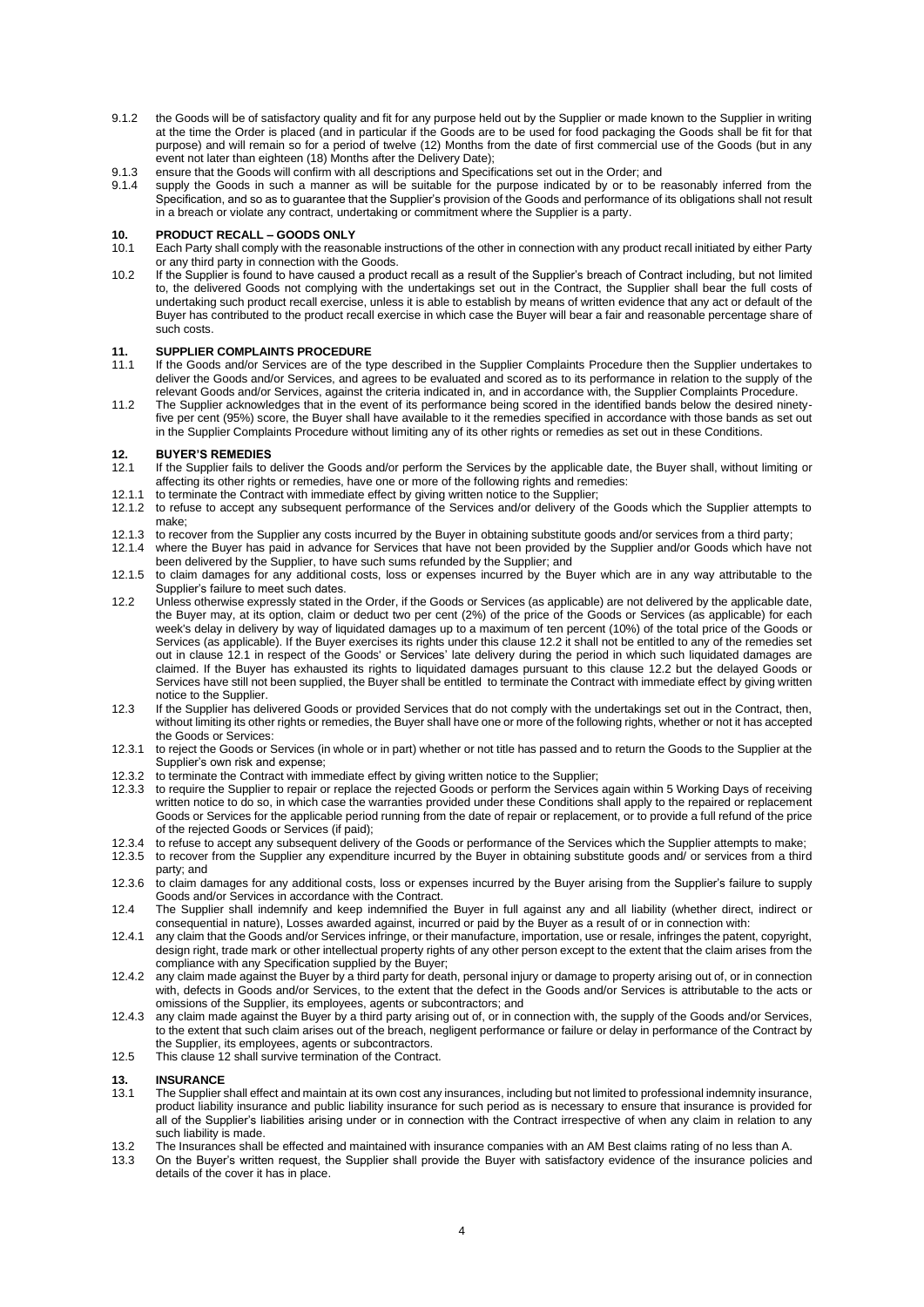- 13.4 The Supplier shall ensure that any subcontractors also maintain adequate insurance having regard to the obligations under the Contract which they are contracted to fulfil.
- 13.5 The Supplier's liability under the Contract shall not be deemed to be released or limited by the Supplier taking out the insurance policies referred to in clause [13.1.](#page-3-3)
- 13.6 If the Supplier is in breach of claus[e 13.1](#page-3-3) the Buyer may itself pay any premiums required to keep any of the Insurances in force or may procure such Insurances. In either case, the Buyer may recover such premiums from the Supplier, together with all expenses incurred in procuring such insurance, as a debt immediately due and payable.

### **14. CHANGES**

- <span id="page-4-0"></span>The Buyer shall have the right, by reasonable written notice to the Supplier, to change the nature of any Goods and/or Services covered by the Contract, including any Specification or the time, method or place of delivery and/ or any other matter in relation to these Conditions.
- 14.2 If the Buyer exercises the right set out in clause [14.1](#page-4-0) above, the Supplier shall proceed promptly to make the changes in accordance with the terms of the notice.
- 14.3 If any such change causes an increase or decrease in the Price or in the time required for the performance of the Contact, an equitable adjustment shall be negotiated promptly and the Contract shall be modified in writing accordingly.
- 14.4 The Supplier shall deliver to the Buyer as promptly as possible, and in any event within 10 Working Days after receipt of the Buyer's notice, a statement showing the effect of any such change in the Delivery Date(s) and the Price.

## **15. CANCELLATION**

- <span id="page-4-1"></span>The Buyer shall be entitled to cancel any Order in respect of all or part only of the Goods and/or the Services for any reason whatsoever by giving notice to the Supplier at any time prior to delivery or performance, in which event the Buyer's sole liability shall be to pay to the Supplier the Price for the Goods or Services in respect of which the Buyer has exercised its right of cancellation, less the Supplier's net saving of costs arising from cancellation.
- 15.2 The Buyer shall not be liable for any loss or damage, including consequential or indirect loss or damage or loss of anticipated profits, suffered by the Supplier or any third party as a result of such cancellation.
- 15.3 Cancellation pursuant to claus[e 15.1](#page-4-1) shall be without prejudice to any liability of the Supplier to the Buyer.

#### **16. INTELLECTUAL PROPERTY AND BUYER'S PROPERTY**

- <span id="page-4-3"></span>16.1 Save as provided in clause [16.2,](#page-4-2) all right, title and interest (including all Intellectual Property) in and to: (a) patterns, dies, moulds, tooling, drawings or materials supplied by the Buyer or prepared or obtained by the Supplier for and at the sole cost of the Buyer (the "Buyer's Property"); and (b) the Materials shall be the exclusive property of and shall vest in the Buyer upon creation. The Supplier shall not be entitled to use the whole or any part of the Materials except as permitted by the Contract.
- <span id="page-4-2"></span>16.2 All right, title and interest (including all Intellectual Property) in those elements of the Materials which were created by the Supplier prior to or independently of the performance of the Contract (the "Background Elements") shall be the exclusive property of the Supplier. The Customer shall not be entitled to use the whole or any part of the Background Elements except as permitted by the Contract.
- 16.3 The Supplier hereby grants to the Buyer a non-exclusive, world-wide, royalty free, irrevocable, perpetual and fully transferable licence for the Buyer to use the Background Elements to facilitate the use of the Materials for the business purposes of the Buyer.
- 16.4 Where the Materials include software, the software shall be delivered in both object code and source code in the form specified in the Order. The source code shall be accompanied by such programmer's notes, diagrams, flowcharts, algorithms, routines, file and data structures, coding, coding information and specifications as are necessary for a reasonably skilled software engineer to use, develop, copy, maintain, support, correct, improve, adapt, modify and exploit the relevant software.
- 16.5 The Supplier shall, at the request of the Buyer, sign and execute and shall procure the signature and execution of all assignments, instruments and other documents, and shall do and shall procure the doing of all acts (including the waiver of moral rights in copyright), as may be necessary or designable to give effect to claus[e 16.1](#page-4-3) and/or assist the Buyer and/or its nominee to protect, maintain and enforce the rights acquired by the Buyer pursuant to clause [16.1.](#page-4-3)
- 16.6 On completion of the Contract (or otherwise as directed by the Buyer), the Supplier shall immediately return the Buyer's Property to the Buyer in good condition until returned to the Buyer. . If the Supplier fails to do so, then the Buyer may enter the Supplier's premises and take possession of them. Until they have been returned or delivered, the Supplier shall be solely responsible for their safe keeping and will not use them for any purpose not connected with the Contract.
- 16.7 Should the Supplier fail to return the Buyer's Property, the Buyer may either withhold payment until it is so returned or withhold such part of the payment due as may be required to replace the Buyer's Property.
- 16.8 The Supplier shall not use or copy the Buyer's Property or authorise or knowingly permit it to be copied or used by anyone else, for or in connection with, any purpose other than the supply of the Goods and/or Services to the Buyer.16.9 The Supplier shall indemnify and hold the Buyer harmless from and against any and all Losses suffered or incurred by or awarded against the Buyer as a result of or in connection with any claim that receipt of the Goods, Services and/or use of the Materials infringes the Intellectual Property or other rights of a third party.

## **17. TERMINATION**

- The Buyer may terminate the Contract in whole or in part at any time before delivery of the Goods or Services with immediate effect by giving the Supplier written notice, whereupon the Supplier shall discontinue all work on the Contract. The Buyer shall pay the Supplier fair and reasonable compensation for any direct costs incurred in relation to work in progress on the Goods or Services at the time of termination, but such compensation shall not include loss of anticipated profits or any consequential loss.
- 17.2 The Buyer shall be entitled to terminate the Contract without liability to the Supplier by giving notice to the Supplier at any time if: 17.2.1 the Supplier commits a material or persistent breach of the Contract and (if such a breach is remediable) fails to remedy that breach within ten (10) Working Days of the Supplier being notified in writing to do so;
- 17.2.2 the Supplier is declared or becomes insolvent or bankrupt, has a moratorium declared in respect of any of its indebtedness, enters into administration, receivership, administrative receivership or liquidation or threatens to do any of these things, takes or suffers any similar action in any jurisdiction or any step is taken (including without limitation the making of an application on the giving of any notice) by it or by any other person in respect of any of these circumstances (except for the purposes of amalgamation or reconstruction and in such manner that the resulting company effectively agrees to be bound by or assume the obligations imposed on that other Party under the Contract);
- 17.2.3 the Supplier ceases or threatens to cease to carry on business, or
- 17.2.4 the Buyer reasonably apprehends that any of the events mentioned above is about to occur in relation to the Supplier and notifies the Supplier accordingly.
- 17.3 Termination of the Contract, however arising, shall not affect any of the Parties' rights and remedies that have accrued as at termination.
- 17.4 Clauses that expressly or by implication survive termination of the Contract shall continue in full force and effect.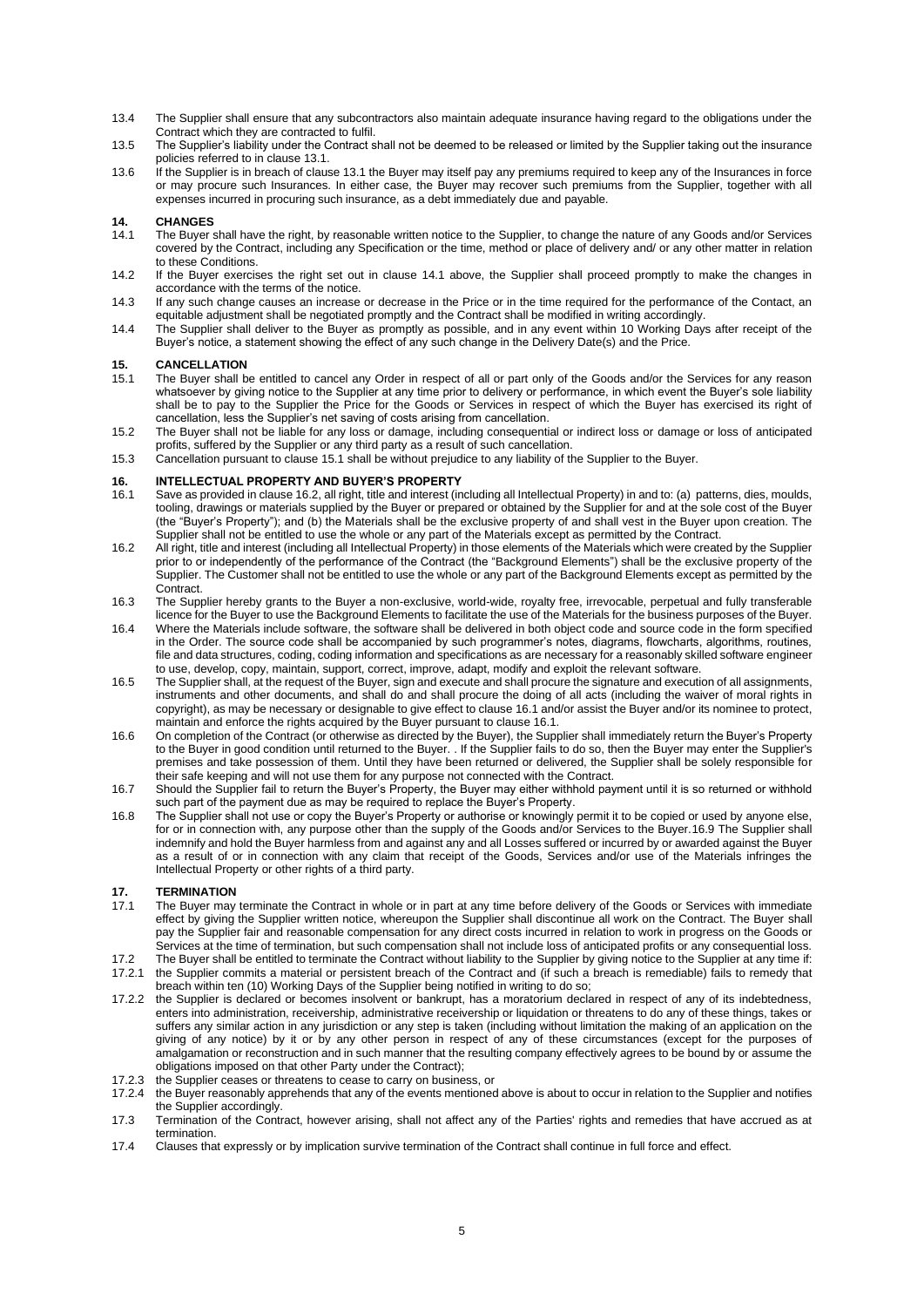## **18. LIABILITY**

- The restrictions of liability in this clause 18 apply to every liability arising under or in connection with the Contract including liability in contract, tort (including negligence), misrepresentation, restitution or otherwise.
- 18.2 Nothing in the Contract limits any liability which cannot legally be limited, including liability for:
- 18.2.1 death or personal injury caused by negligence;
- 18.2.2 fraud or fraudulent misrepresentation;
- 18.2.3 breach of the terms implied by section 12 of the Sale of Goods Act 1979;<br>18.2.4 defective products under the Consumer Protection Act 1987: or
- 18.2.4 defective products under the Consumer Protection Act 1987; or 18.2.5 in the case of the Supplier, any breach of clause 16 (Intellection)
- in the case of the Supplier, any breach of clause 16 (Intellectual Property), clause 19 (Confidentiality) or the Schedule (Data Protection).
- 18.3 Subject to clause 18.2, the Buyer's total liability to the Supplier under a Contract shall not exceed the price of the Goods or Services supplied under that Contract.
- 18.4 Subject to clause 18.2, the Supplier's total liability to the Buyer under a Contract shall not:
- 18.4.1 for any risks or liabilities for which the Supplier is required to maintain insurance in accordance with the Contract, exceed the applicable cover level; and
- 18.4.2 for any uninsured liabilities, exceed £200,000.<br>18.5 Subject to clause 18.2, the Buyer shall not be
- Subject to clause 18.2, the Buyer shall not be liable to the Supplier for any indirect or consequential loss.

### **19. CONFIDENTIALITY**

- Neither Party shall use and/or disclose to any person any Confidential Information which is (a) acquired by it about the other Party; (b) disclosed by one Party to the other Party; or (c) generated by one Party using the other Party's Confidential Information except in the proper performance of the Contract and except as permitted by clause 19.3.
- 19.2 The Order, the Contract and its subject matter shall be treated as confidential by the Supplier and shall not be disclosed to any third party and the Supplier shall not use the Buyer's name or endorsement without the Buyer's prior written consent.
- 19.3 Each Party may disclose the other Party's Confidential Information:<br>19.3.1 to its employees, officers, representatives, subcontractors or advis
- to its employees, officers, representatives, subcontractors or advisers who need to know such information for the purposes of carrying out the Party's obligations under the Contract. Each Party shall ensure that its employees, officers, representatives, subcontractors or advisers to whom it discloses the other Party's Confidential Information comply with this clause 19.3; and

19.3.2 as may be required by law, a court of competent jurisdiction or any governmental or regulatory authority.

#### **20. ASSIGNMENT AND SUB-CONTRACTING**

- 20.1 The Supplier shall not without prior written consent of the Buyer assign, transfer, mortgage, charge, subcontract, declare a trust over or delegate any or all of its rights, obligations or interest in the Contract (or any part of it).
- 20.2 The Buyer may at any time assign, transfer, mortgage, charge, subcontract or deal in any other manner with any or all of its rights or obligations under the Contract.
- 20.3 If the Buyer consents to any subcontracting by the Supplier, the Supplier shall remain responsible for all the acts and omissions of its subcontractors as if they were its own.

#### **21. FORCE MAJEURE**

21.1 Neither Party shall be in breach of the Contract or otherwise liable for any delay or failure in performing its obligations under the Contract as a result of events, circumstances or causes beyond its reasonable control, including but not limited to acts of God, war, flood, fire, riots, civil commotion, malicious damage, explosion, governmental actions and any other similar events. The time for performance of such obligations shall be extended accordingly. If the event causing such delay or failure continues for in excess of one (1) Month, the Contract may be terminated at the option of the Party not affected by the event.

### 22. **GENERAL**<br>22.1 Any notice

- 22.1 Any notice required or permitted to be given by either Party to the other under these Conditions shall be in writing addressed to that other Party either by email, to the address set out on the Order or otherwise notified by a Party from time to time, or at its registered office or principal place of business or such other address as may at the relevant time have been notified pursuant to this provision to the Party giving the notice.
- 22.2 No waiver by the Buyer of any breach of the Contract by the Supplier shall be considered as a waiver of any subsequent breach of the Supplier or any other person.
- 22.3 If any provision or part-provision of the Contract is held by any competent authority to be invalid or unenforceable in whole, or in part, the validity of the other provisions of these Conditions and the remainder of the provisions in question shall not be affected thereby.
- 22.4 The Contract constitutes the whole agreement between the Parties and it supersedes and extinguishes any prior written or oral agreement between them and is not affected by any other promise, assurance, representation, warranty, usage, custom, course of dealing and understandings between them relating to its subject matter. The Parties confirm that they have not entered into the Contract on the basis of any representation that is not expressly incorporated into the Contract. Nothing in these Conditions shall exclude liability for any fraudulent statement or act made prior to the date of the Contract.
- 22.5 Except as set out in these Conditions, no variation of the Contract, including the introduction of any additional terms and conditions, shall be effective unless it is agreed in writing and signed by the Buyer.

## 23. **DATA PROTECTION**<br>23.1 If and to the extent the

If and to the extent that the Supplier processes personal data on behalf of the Buyer under or in connection with the Contract, each Party will comply with their data protection obligations set out in the Schedule.

#### **24. ANTI-BRIBERY**

- 24.1 The Buyer has a zero tolerance policy towards bribery and corruption, including as regards providers of services to the Buyer and facilitation payments/grease payments. The Supplier will comply with all applicable anti-bribery and corruption and antimoney laundering laws and regulations including but not limited to the Bribery Act 2010, and, in any event, will not and will procure that its employees and service providers (including its subcontractors, agents and other intermediaries) will not corruptly offer, give or agree to give any person whosoever (including but not limited to private individuals, commercial organisations and public officials) ("**Person**")), or corruptly solicit, accept or agree to accept from any Person, anything of value, either directly or indirectly, in connection with this Contract (the "**Anti-Corruption Obligation**").
- 24.2 The Supplier shall not engage in any activity, practice or conduct which would constitute an offence under sections 1, 2 or 6 of the Bribery Act 2010 if such activity, practice or conduct had been carried out in the UK.
- 24.3 The Supplier shall have and shall maintain in place throughout the term of the Contract its own policies and procedures, including but not limited to adequate procedures under the Bribery Act 2010, to ensure compliance with the Anti-Corruption Obligation and clause 24.2 and will enforce them where appropriate.
- 24.4 The Supplier shall on an on-going basis: (a) promptly report to the Buyer any request or demand for any undue financial or other advantage of any kind received by the Supplier in connection with the performance of the Contract (b) immediately disclose in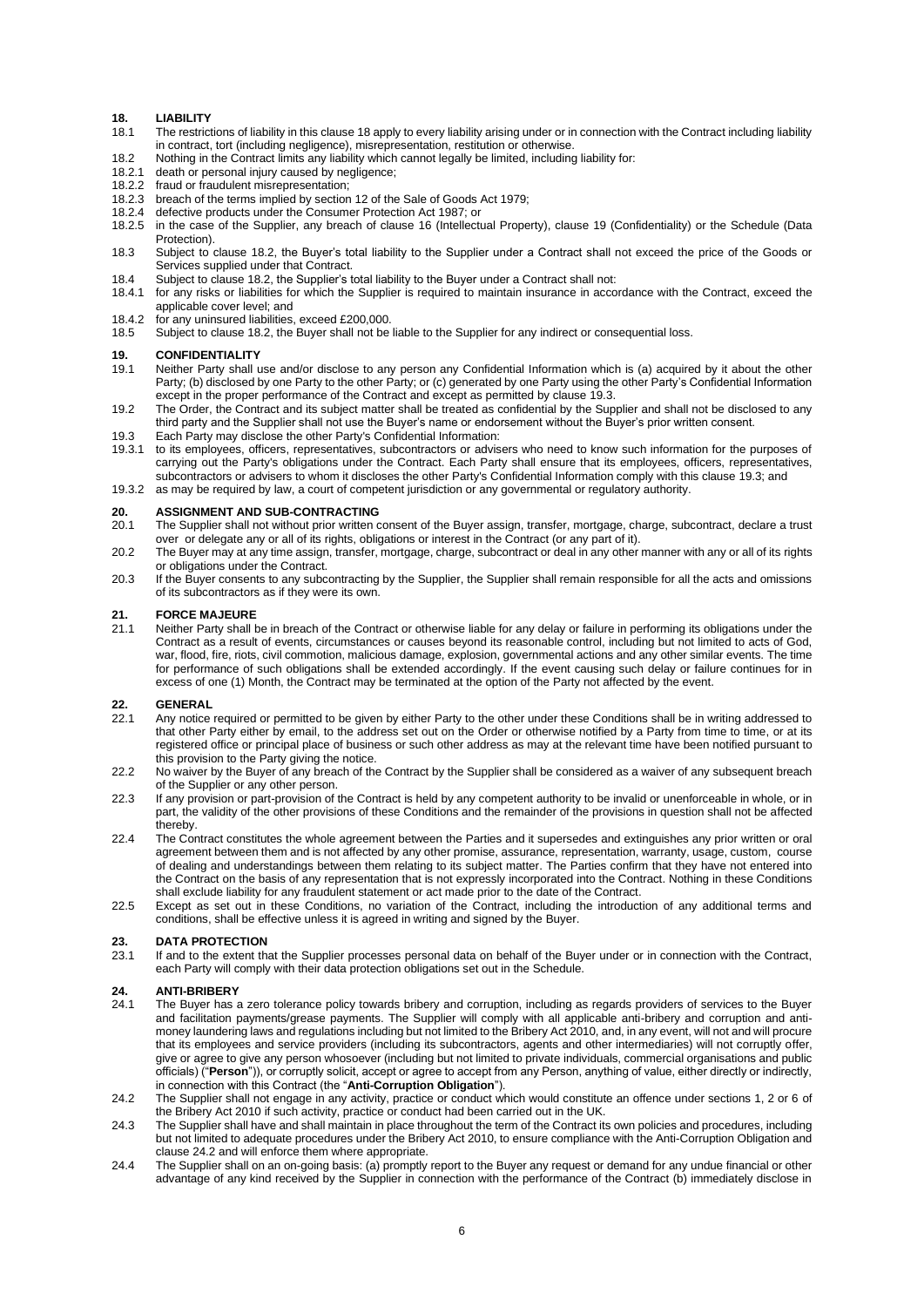writing to the Buyer details of any breach of the Anti-Corruption Obligation; (c) on request, use best endeavours to co-operate with the Buyer to ensure and monitor compliance with the Anti-Corruption Obligation; and (d) make clear, in its dealings connected to the Buyer, that it is required to act, and is acting, in accordance with the Anti-Corruption Obligation.

- 24.5 The Supplier shall ensure that any person associated with the Supplier who is performing Services and/or providing Goods in connection with the Contract does so only on the basis of a written contract which imposes on and secures from such person terms equivalent to those imposed on the Supplier in this clause ("**Relevant Terms**"). The Supplier shall be responsible for the observance and performance by such persons of the Relevant Terms and shall be directly liable to the Buyer for any breach by such persons of any of the Relevant Terms.
- 24.6 Any breach of this clause by the Supplier shall be deemed a material breach of the Contract and shall entitle the Buyer to terminate the Contract or suspend all further services and payments with immediate effect.
- 24.7 For the purposes of this clause, the meaning of adequate procedures and whether a person is associated with another person shall be determined in accordance with section 7(2) of the Bribery Act 2010 (and any guidance under section 9 of the Bribery Act 2010) and section 8 of the Bribery Act 2010 respectively. For the purposes of this clause, a person associated with the Supplier includes, but is not limited to, any subcontractor of the Supplier.
- 24.8 Any breach of this clause 24 by the Supplier shall be deemed to be a material breach of the Contract and shall entitle the Buyer to terminate the Contract or suspend all further services and payments with immediate effect.

### **25. MODERN SLAVERY ACT**

25.1 The Supplier undertakes, warrants and represents that:<br>25.1.1 peither the Supplier nor any of its officers, employees, a

- neither the Supplier nor any of its officers, employees, agents or subcontractors:
	- (a) has committed an offence under the Modern Slavery Act 2015 (a "MSA Offence"); or
		- has been notified that it is subject to an investigation relating to an alleged MSA Offence or prosecution under the Modern Slavery Act 2015; or
	- (c) is aware of any circumstances within its supply chain that could give rise to an investigation relating to an alleged MSA Offence or prosecution under the Modern Slavery Act 2015;
- 25.1.2 it shall comply with the Modern Slavery Act 2015 and the Modern Slavery Policy;
- 25.1.3 any responses provided to the Buyer's modern slavery and human trafficking due diligence questionnaire are complete and accurate; and
- 25.1.4 it shall notify the Buyer immediately in writing if it becomes aware or has reason to believe that it, or any of its officers, employees, agents or subcontractors have, breached or potentially breached any of Supplier's obligations under this clause. Such notice shall set out full details of the circumstances concerning the breach or potential breach of Supplier's obligations.
- 25.2 Where the Supplier delegates or sub-contracts any of its duties or obligations under the Contract, it shall at all times remain liable to the Buyer for the performance of all of its duties and obligations under the Contract. The contract that the Supplier has with a sub-contractor must:

### (a) be in writing;<br>(b) contain subst

- contain substantially the same provisions as those provisions in this agreement, including an obligation to comply with the Modern Slavery Act 2015 and the Modern Slavery Policy; and
- (c) prohibit the sub-contractor from sub-contracting the services it has agreed with the Supplier to provide.<br>25.3 The Supplier shall conduct a programme of regular training for its officers, employees, agents, subcontra
- 25.3 The Supplier shall conduct a programme of regular training for its officers, employees, agents, subcontractors and other members of its supply chain to ensure compliance with the Modern Slavery Policy.
- 25.4 Any breach of this clause 25 by the Supplier shall be deemed a material breach of the Contract and shall entitle the Buyer to terminate the Contract or suspend all further services and payments with immediate effect.

#### **26. ANTI-FACILITATION OF TAX EVASION**

- 26.1 The Supplier undertakes, warrants and represents that it shall during the term of the Contract:
- 26.1.1 not engage in any activity, practice or conduct which would constitute either:
	- (a) UK tax evasion facilitation offence under section 45(5) of the Criminal Finances Act 2017; or
		- (b) a foreign tax evasion facilitation offence under section 46(6) of the Criminal Finances Act 2017;
- 26.1.2 comply with the Supplier Code of Conduct;
- 26.1.3 establish, maintain and enforce its own policies and procedures as are both reasonable to prevent the facilitation of tax evasion by another person and to ensure compliance with clause 26.1.1(a);
- 26.1.4 notify the Buyer in writing if it becomes aware of any breach of clause 26.1.1(a) or has reason to believe that it has received a request or demand from a third party to facilitate the evasion of tax within the meaning of Part 3 of the Criminal Finances Act 2017;
- 26.1.5 upon request from the Buyer, to certify to the Buyer in writing signed by an officer of the Supplier, compliance with this clause 26.1 by the Supplier and all persons referred to in clause 26.2. The Supplier shall provide such supporting evidence of compliance as the Buyer may reasonably request.
- 26.2 The Supplier shall ensure that any its agents, consultants, contractors, subcontractors or other persons engaged in performance of the Supplier's obligations under the Contract do so only on the basis of a written contract which imposes on and secures from such person terms equivalent to those imposed on the Supplier in this clause 26 ("**Relevant Terms**"). The Supplier shall be responsible for the observance and performance by such persons of the Relevant Terms, and shall be directly liable to the Buyer for any breach by such persons of any of the Relevant Terms.
- 26.3 Breach of this clause 26 by the Supplier shall be deemed a material breach of the Contract and shall entitle the Buyer to terminate the Contract or suspend all further services and payments with immediate effect.
- 26.4 For the purposes of clause 26, the meaning of reasonable prevention procedure shall be determined in accordance with any guidance issued under section 47 of the Criminal Finances Act 2017.

## **27. LANGUAGE**

- 27.1 These Conditions are drafted in the English language. If these Conditions are translated into any other language, the English language text shall prevail.
- 27.2 Any notice given under or in connection with the Contract shall be in the English language. All other documents provided under or in connection with the Contract shall be in the English, language, or accompanied by a certified English translation. If such document is translated into any other language, the English language text shall prevail.

## **28. THIRD PARTY RIGHTS**

The Contract does not give rise to any rights under the Contracts (Rights of Third Parties) Act 1999 to enforce any term of the **Contract.** 

#### **29. GOVERNING LAW AND JURISDICTION**

- 29.1 The Contract, and any dispute or claim (including non-contractual disputes or claims) arising out of or in connection with it or its subject matter or formation shall be governed by, and construed in accordance with, the laws of England and Wales.
- 29.2 The Parties agree to submit themselves to the exclusive jurisdiction of the courts of England and Wales.